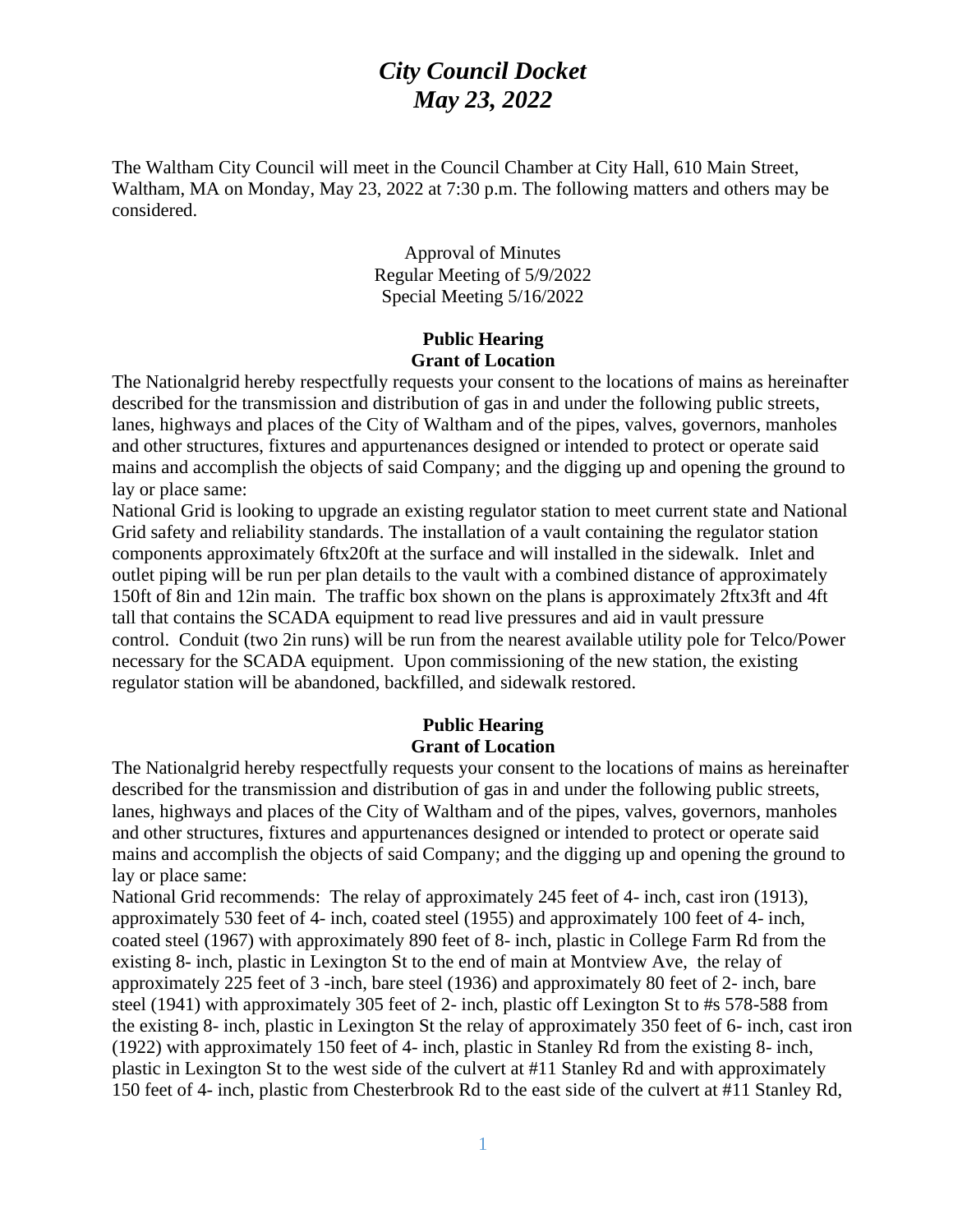the relay of approximately 235 feet of 6 -inch, LP coated steel (1970), approximately 670 feet of 6 inch, cast iron (1919) and approximately 15 feet of 6- inch, plastic (2001) with approximately 960 feet of 4- inch, plastic in Chesterbrook Rd from the existing 4- inch, plastic at #655 Lexington St (Waltham High School) to the end of main at #1 Chesterbrook Rd, and the abandonment of approximately 2300 feet of 8 inch, cast iron (1913), approximately 55 feet of 8 -inch, plastic (2002) and approximately 60 feet of 3- inch, cast iron (1915) in Lexington St from #533 Lexington St to #732 Lexington St. Transfer all services within this range to the parallel 8 -inch, plastic main.

### **Public Hearing Special Permit**

LPC Northeast L.L.C., c/o Lincoln Property Company, 53 State Street, 8<sup>th</sup> Floor, Boston, Massachusetts 02109, as Petitioner; and 1345 Main Street LLC, 1345 Main Street Top Floor, Waltham, Massachusetts, 02451 and Walmal Realty Trust, c/o Wolfers Lighting, P.O. Box 9127, Allston, Massachusetts 02134, as the Owners hereby petition the City Council of the City of Waltham to grant a special permit for an increase in Floor Area Ratio (FAR) to 1.81 pursuant to § 3.511 and § 3.521 of the Zoning Ordinance of the City of Waltham.

The subject premises are shown in the "Atlas City of Waltham, Massachusetts" as:

- Page 57, Block 1, Lot  $6$  1345-1349 Main Street
- Page 57, Block 1, Lot 4 22 Bear Hill Road

The above properties are located entirely in a Commercial Zoning District.

## **Public Hearing Special Permit (Recessed until 5/23/2022)**

Middlesex Integrative Medicine, Inc., 155 Federal Street, Suite 402, Boston, Massachusetts 02110 and Executive Park Realty Corporation, 29 Juniper Hill Road, Waltham, Massachusetts 02452, collectively as Petitioners, hereby petitions the City Council for a Special Permit pursuant to §3.5 and Article XII §12.1 to 12.13 of the Zoning Ordinance to operate a marijuana establishment or marijuana retailer as defined by §12.21 of the Zoning Ordinance.

The Petitioners also are moving to amend the Special Permit granted to them on October 15, 2019 by the City Council as Order No. 34570 which granted a Special Permit to operate a medical marijuana treatment center (Requested Marijuana Dispensary) as defined by §11.210 of the Zoning Ordinances to allow the colocation of a recreational marijuana establishment or marijuana retailer pursuant to §12.21 at the same location 305 Second Avenue.

The locus is known and numbered as 305 Second Avenue and is shown in the "Atlas, City of Waltham, Massachusetts 1988", as Map 39 Block 1 Lot 15.

The property is situated in a Commercial Zoning District.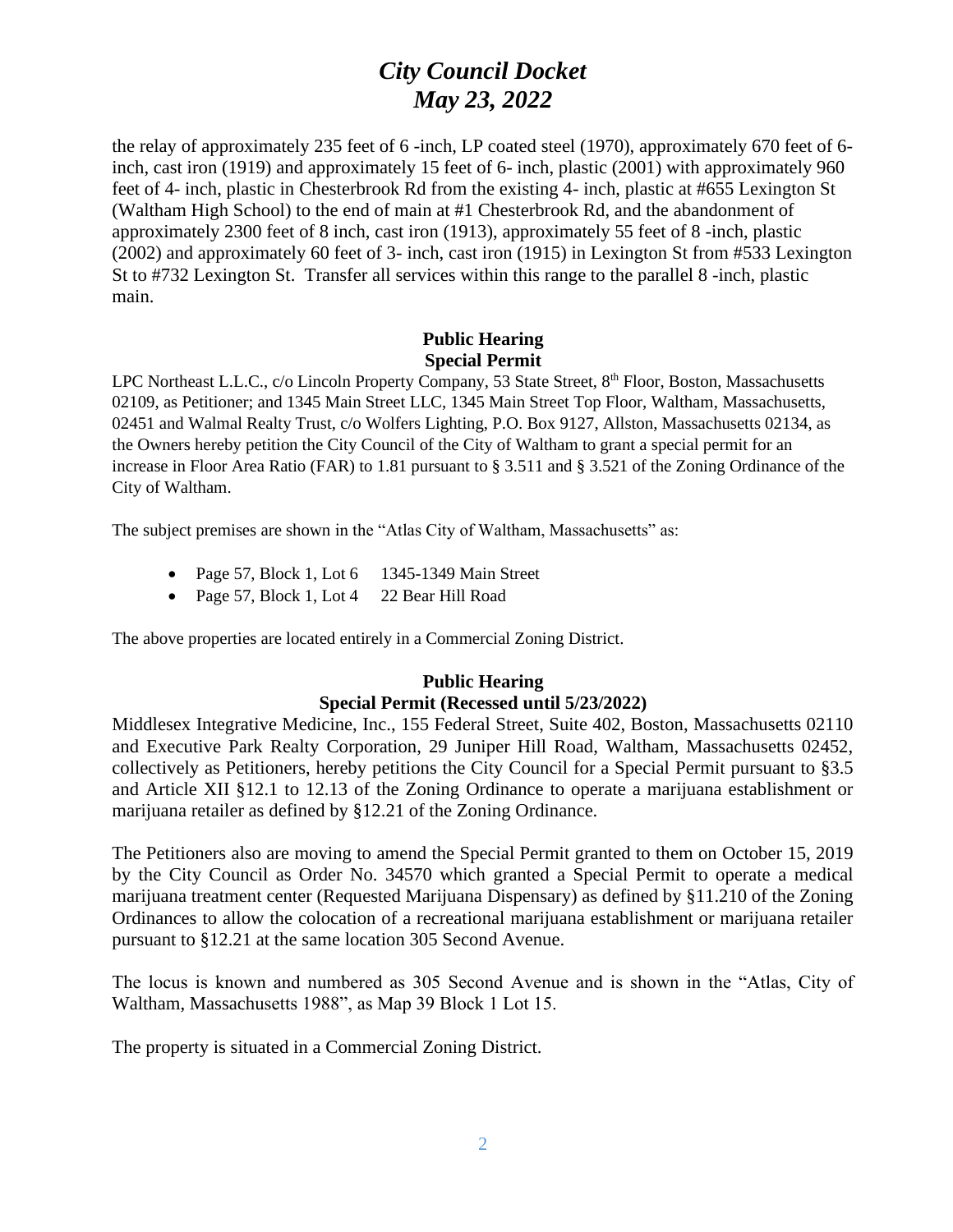The Legal Owner of the locus is Executive Park Realty Corporation of 29 Juniper Hill Road, Waltham, Massachusetts 02452.

### **Communications from the Mayor**

1. The Mayor respectfully requests approval of the compensation ordinance for the position of Assistant Recreation Director and that it be included with the review of the FY2023 budget.

2. The Mayor respectfully requests an appropriation in the amount of \$500,000.00 to pay overtime expenses for the Fire Department for the remainder of the fiscal year.

3. The Mayor respectfully requests two grants in the amounts of \$7,502.00 for the Student Awareness of Fire Education (S.A.F.E) and \$3,381.00 for the Senior SAFE Grant, from the Commonwealth of Massachusetts.

4. The Mayor respectfully requests the use of the American Rescue Plan Act (ARPA) funds in the amount of \$1,500,000.00 for the rehabilitation of the two Prospect Hill water tanks.

5. The Mayor respectfully requests approval of restaurant table and chairs on Moody Street sidewalks in light of the Traffic Commission's vote and License Commission approval of outdoor dining on Moody Street.

6. The Mayor respectfully requests approval of the request of the Chief of Police to amend the FY2022 Police Department personnel budget to combine two-part time Police Cadet positions into one full-time Police Cadet Position.

7. The Mayor respectfully requests an appropriation totaling \$391,735.00 for items requested in the respective Department's FY2023 budget request, but are more properly classified as minor capital items and to be funded separately.

8. The Mayor respectfully requests to go into an Executive Session to discuss the Fitch School property.

9. The Mayor respectfully requests to discuss the RFP that was sent out for the lease of 58 Chestnut Street.

10. The Mayor respectfully requests to discuss the RFP that was sent out for the lease of 260 Grove Street, gymnasium and kitchen.

11. The Mayor respectfully requests to discuss the RFP that was sent out for the lease for 260 Grove Street, 2<sup>nd</sup> Floor.

12. The Mayor respectfully requests to discuss the RFP that was sent out for the lease for 25 Lexington Street,  $1<sup>st</sup>$  Floor.